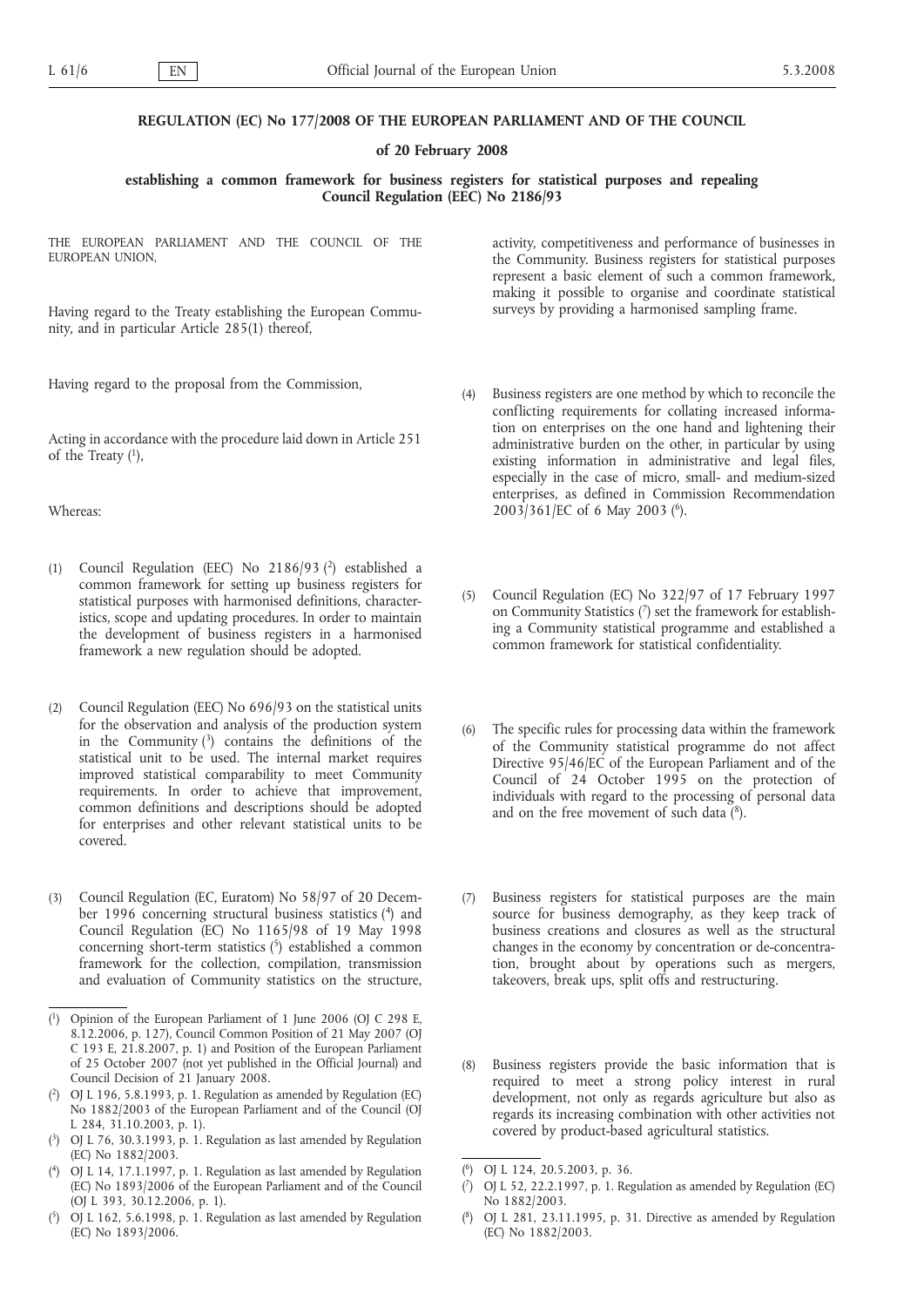- (9) Public enterprises play an important role in the national economies of the Member States. Commission Directive 80/723/EEC of 25 June 1980 on the transparency of financial relations between Member States and public undertakings (1) covers particular categories of public undertaking. Public enterprises and public corporations should therefore be identified in business registers and this can be done by the institutional sector classification.
- (10) Information on links of control between legal units is needed in order to define enterprise groups, delineate the enterprises correctly, profile large and complex units and study the level of concentration on particular markets. Enterprise group information improves the quality of the business registers and can be used to reduce the risk of disclosure of confidential data. Certain financial data are often more meaningful at the level of the group or subgroup than at that of the individual enterprise; indeed, they may be available only at the level of the group or subgroup. Recording enterprise group data makes possible, when necessary, surveys of the group rather than of the group's enterprises, and this may reduce the response burden significantly. In order to register enterprise groups, business registers should be further harmonised.
- (11) Increasing economic globalisation challenges the current production of several statistics. By recording data from multinational enterprise groups, business registers form a basic tool for the improvement of many statistics related to globalisation: international trade in goods and services, balance of payments, foreign direct investment, foreign affiliates, research, development and innovation, and the international labour market. The majority of these statistics cover the whole economy and thus require that business registers cover all sectors of the economy.
- (12) Pursuant to Article 3(2) of Council Regulation (Euratom, EEC) No 1588/90 of 11 June 1990 on the transmission of data subject to statistical confidentiality to the Statistical Office of the European Communities  $(2)$ , national rules on statistical confidentiality may not be invoked to prevent the transmission of confidential statistical data to the Community authority (Eurostat) where an act of Community law provides for the transmission of such data.
- (13) In order to guarantee the fulfilment of the obligations laid down in this Regulation, Member States' institutions responsible for the collection of the data may need access to administrative data sources such as registers held by tax

and social security authorities, central banks, other public institutions, and other data bases containing information on cross-border transactions and positions, wherever such data are necessary for the production of Community statistics.

- (14) Regulation (EC) No 184/2005 of the European Parliament and of the Council of 12 January 2005 on Community statistics concerning balance of payments, international trade in services and foreign direct investment  $(3)$  established a common framework for the compilation, transmission and evaluation of relevant Community statistics.
- (15) The measures necessary for the implementation of this Regulation should be adopted in accordance with Decision 1999/468/EC of 28 June 1999 laying down the procedures for the exercise of implementing powers conferred on the Commission (4).
- (16) In particular, the Commission should be empowered to decide on the coverage of the smallest enterprises and allresident enterprise groups, update the list, definitions and continuity rules of the register characteristics in the Annex, establish common quality standards as well as the content and periodicity of the quality reports, and adopt the rules for updating registers. Since those measures are of general scope and are designed to amend non-essential elements of this Regulation, *inter alia*, by supplementing it with new non-essential elements, they must be adopted in accordance with the regulatory procedure with scrutiny provided for in Article 5a of Council Decision 1999/468/EC.
- (17) Regulation (EEC) No 2186/93 should therefore be repealed.
- (18) The Statistical Programme Committee established by Council Decision 89/382/EEC, Euratom (5) has been consulted,

HAVE ADOPTED THIS REGULATION:

## *Article 1*

#### **Purpose**

This Regulation establishes a common framework for business registers for statistical purposes in the Community.

( 5) OJ L 181, 28.6.1989, p. 47.

<sup>(</sup> 1) OJ L 195, 29.7.1980, p. 35. Directive as last amended by Directive 2005/81/EC (OJ L 312, 29.11.2005, p. 47).

<sup>(</sup> 2) OJ L 151, 15.6.1990, p. 1. Regulation as last amended by Regulation (EC) No 1882/2003.

<sup>(</sup> 3) OJ L 35, 8.2.2005, p. 23. Regulation as amended by Commission Regulation (EC) No 602/2006 (OJ L 106, 19.4.2006, p. 10).

 $(4)$ 4) OJ L 184, 17.7.1999, p. 23. Decision as amended by Decision 2006/ 512/EC (OJ L 200, 22.7.2006, p. 11).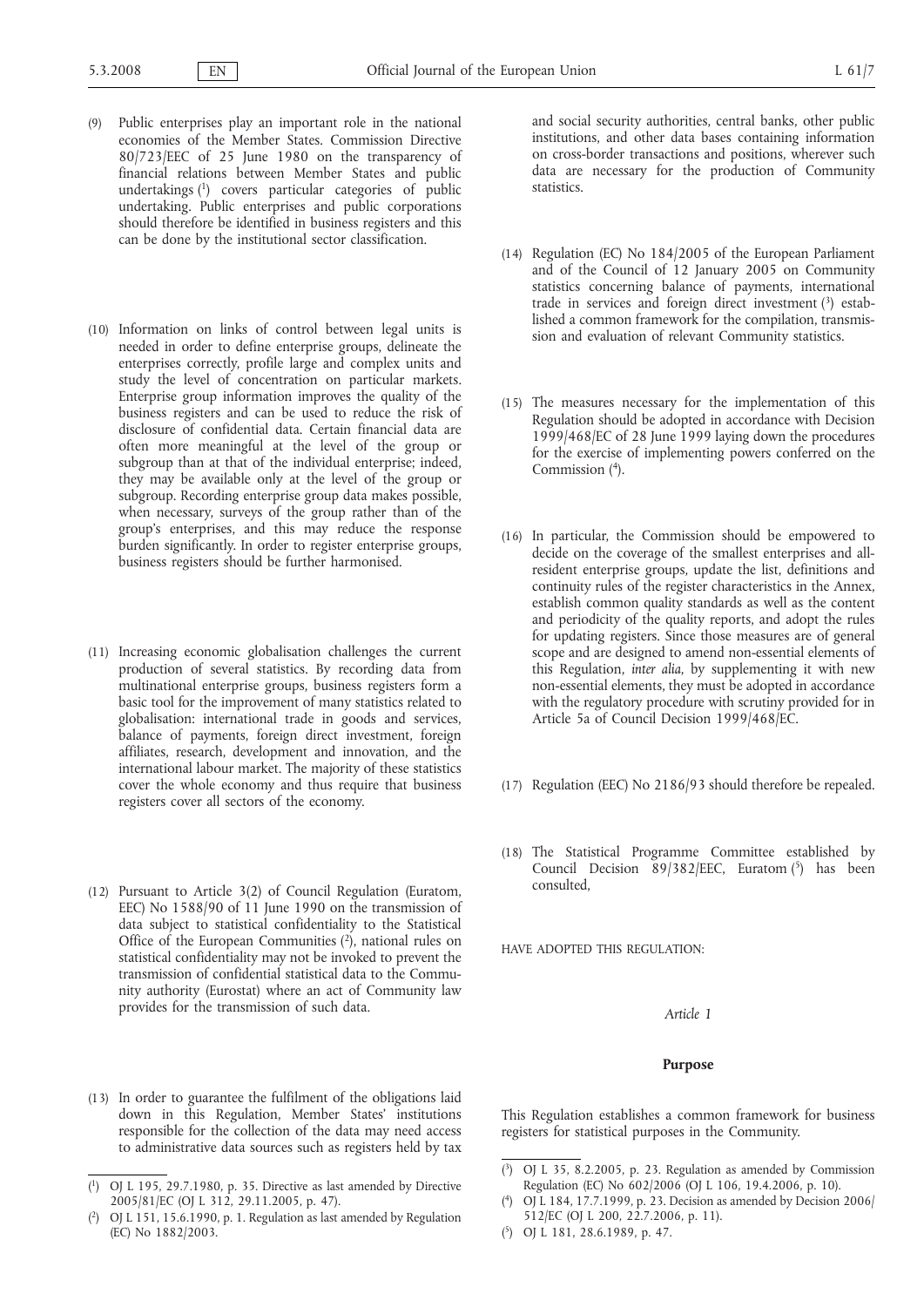Member States shall set up one or more harmonised registers for statistical purposes, as a tool for the preparation and coordination of surveys, as a source of information for the statistical analysis of the business population and its demography, for the use of administrative data, and for the identification and construction of statistical units.

## *Article 2*

## **Definitions**

For the purposes of this Regulation, the following definitions apply:

- (a) 'legal unit', 'enterprise', 'local unit' and 'enterprise group' shall be as defined in the Annex to Regulation (EEC) No 696/93;
- (b) 'national authorities' shall be as defined in Article 2 of Regulation (EC) No 322/97;
- (c) 'statistical purposes' shall be as described in Article 2(4) of Regulation (EEC) No 1588/90;
- (d) 'multinational enterprise group' shall mean an enterprise group which has at least two enterprises or legal units located in different countries;
- (e) 'truncated enterprise group' shall mean the enterprises and the legal units of a multinational enterprise group, which are resident in the same country. It may comprise only one unit, if the other units are non-resident. An enterprise may be the truncated enterprise group or part thereof.

### *Article 3*

## **Scope**

1. In accordance with the definitions given in Article 2 and subject to the limitations specified in this Article, registers shall be compiled of:

- (a) all enterprises carrying on economic activities contributing to the gross domestic product (GDP), and their local units;
- (b) the legal units of which those enterprises consist;
- (c) truncated enterprise groups and multinational enterprise groups; and
- (d) all-resident enterprise groups.

2. The requirement in paragraph 1 shall not, however, apply to households insofar as the goods and services they produce are for their own consumption, or involve the letting of own property.

3. Local units not constituting separate legal entities (branches), which are dependent on foreign enterprises, and classified as quasi-corporations in accordance with the European System of Accounts 1995 set up by Council Regulation (EC) No 2223/96 of 25 June 1996 on the European system of national and regional accounts in the Community  $(1)$  and the United Nation's 1993 System of National Accounts, shall be deemed to be enterprises for the purposes of the business registers.

4. Enterprise groups can be identified through the links of control between their legal units. In order to delineate enterprise groups, the definition of control set out in point 2.26 of Annex A to Regulation (EC) No 2223/96 shall be used.

5. This Regulation shall apply only to units which, wholly or partially, exercise an economic activity. Any activity comprising the offer of goods and services on a given market shall be regarded as an economic activity. In addition, non-market services contributing to the GDP, as well as direct and indirect holdings of active legal units shall be regarded as economic activities for the purposes of business registers. Economically inactive legal units are part of an enterprise only in combination with economically active legal units.

6. The measures designed to amend non-essential elements of this Regulation concerning the extent to which enterprises with less than half a person employed and all-resident enterprise groups of no statistical importance to the Member States are to be included in the registers, and the definition of units consistent with those for agricultural statistics, shall be decided in accordance with the regulatory procedure with scrutiny referred to in Article 16(3).

### *Article 4*

### **Data sources**

1. While complying with conditions as to quality referred to in Article 6, Member States may collect the information required under this Regulation using any sources that they consider relevant. National authorities shall be authorised, within their sphere of competence, to collect, for statistical purposes, information covered by this Regulation contained in administrative and legal files.

2. Where the required data cannot be collected at a reasonable cost, national authorities may use statistical estimation procedures, while respecting the need for accuracy and quality.

#### *Article 5*

### **Register characteristics**

1. The units listed in the registers shall be characterised by an identity number and the descriptive details specified in the Annex.

 $(1)$  $1)$  OJ L 310, 30.11.1996, p. 1. Regulation as last amended by Regulation (EC) No 1932/2007 of the European Parliament and of the Council (OJ L 324, 10.12.2007, p. 1).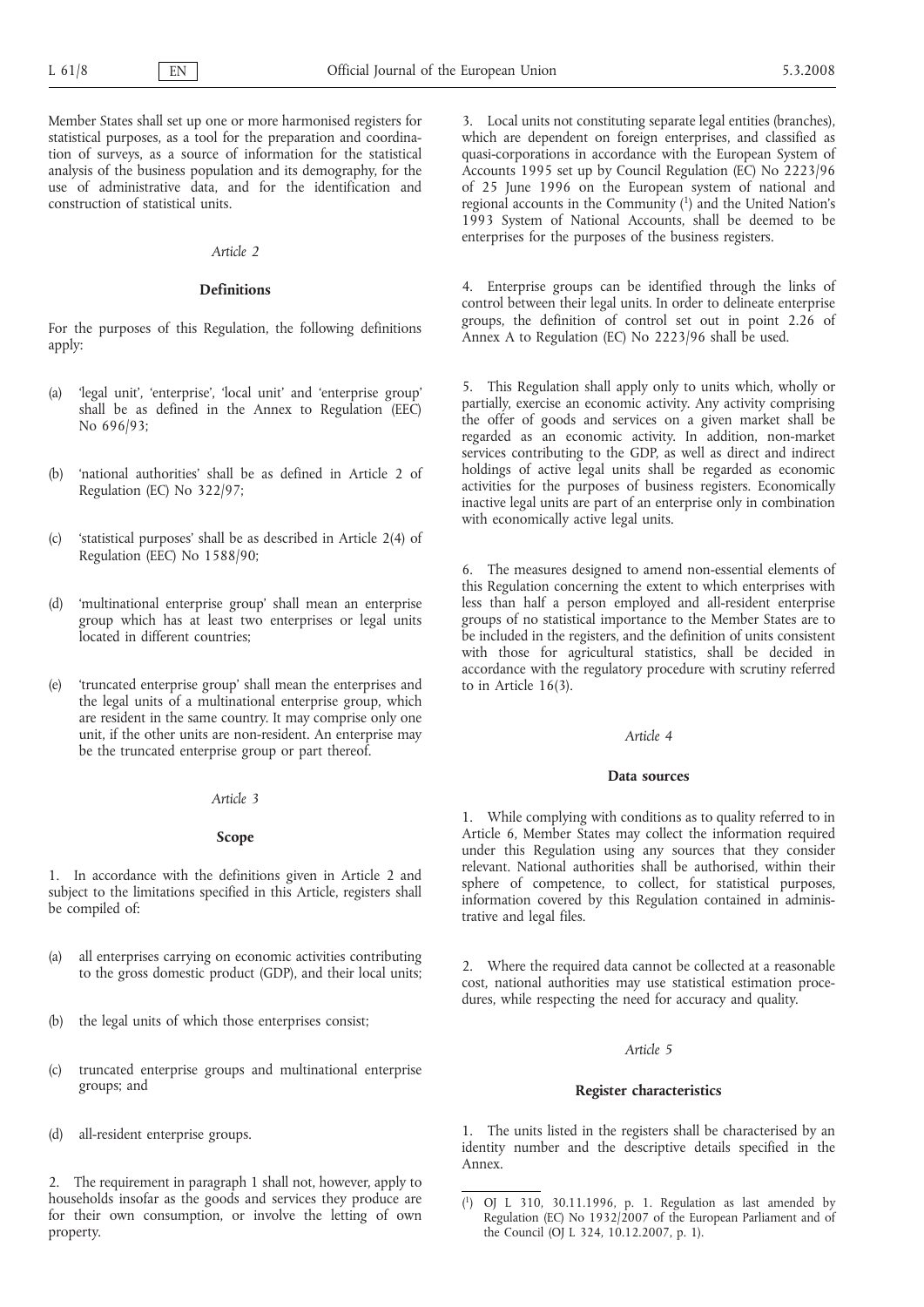2. The measures concerning the updating of the list of characteristics and the definition of the characteristics and continuity rules, designed to amend non-essential elements of this Regulation by supplementing it, shall be adopted in accordance with the regulatory procedure with scrutiny referred to in Article 16(3).

#### *Article 6*

### **Quality standards and reports**

1. Member States shall take all measures necessary to ensure the quality of the business registers.

2. Member States shall provide the Commission (Eurostat), on its request, with a report on the quality of the business registers (hereinafter referred to as quality reports).

3. The measures relating to common quality standards as well as the content and periodicity of the quality reports, designed to amend non-essential elements of this Regulation by supplementing it, shall be adopted in accordance with the regulatory procedure with scrutiny referred to in Article 16(3), and taking into account the cost of compiling the data.

4. Member States shall inform the Commission (Eurostat) of major methodological or other changes that would influence the quality of the business registers as soon as they become known and not later than six months after any such change enters into force.

5. The Commission shall submit a report to the European Parliament and the Council on the implementation of this Regulation, addressing in particular the cost of the statistical system, the burden on business and the benefits.

#### *Article 7*

#### **Recommendations manual**

The Commission shall publish a business registers recommendations manual. The manual shall be updated in close cooperation with the Member States.

## *Article 8*

### **Time reference and periodicity**

1. Entries onto and removals from the registers shall be updated at least annually.

2. The frequency of updating shall depend on the kind of unit, the variable considered, the size of the unit and the source generally used for the update.

3. The measures relating to the rules for updating, designed to amend non-essential elements of this Regulation by supplementing it, shall be adopted in accordance with the regulatory procedure with scrutiny referred to in Article 16(3).

4. Member States shall make annually a copy that reflects the state of the registers at the end of the year and keep that copy for at least 30 years for the purpose of analysis.

### *Article 9*

### **Transmission of reports**

1. Member States shall carry out statistical analyses of the registers and transmit the information to the Commission (Eurostat), following a format and a procedure defined by the Commission in accordance with the regulatory procedure referred to in Article 16(2).

2. Member States shall transmit to the Commission (Eurostat), at its request, any relevant information with regard to the implementation of this Regulation in the Member States.

## *Article 10*

### **Exchange of confidential data between Member States**

The exchange of confidential data may take place, exclusively for statistical purposes, between the appropriate national authorities of different Member States, in accordance with national legislation, where the exchange is to ensure the quality of the multinational enterprise group information in the European Union. National central banks may be party to the exchange in accordance with national legislation.

## *Article 11*

## **Exchange of confidential data between the Commission (Eurostat) and Member States**

1. National authorities shall transmit data on multinational enterprise groups and their constituent units, as defined in the Annex, to the Commission (Eurostat), to provide information, exclusively for statistical purposes, on multinational groups in the European Union.

2. In order to ensure a consistent record of data, exclusively for statistical purposes, the Commission (Eurostat), shall transmit to the appropriate national authorities of each Member State, data on a multinational enterprise group, including its constituent units, when at least one legal unit of the group is located in the territory of that Member State.

3. In order to ensure that the data transmitted under this Article is used exclusively for statistical purposes, the format, security and confidentiality measures, and procedure for the transmission of data on individual units to the Commission (Eurostat) and for the transmission of data on the multinational enterprise groups to the appropriate national authorities shall be adopted in accordance with the regulatory procedure referred to in Article 16(2).

### *Article 12*

## **Exchange of confidential data between the Commission (Eurostat) and central banks**

1. For the purposes of this Regulation, the exchange of confidential data may take place, exclusively for statistical purposes, between the Commission (Eurostat) and national central banks, and between the Commission (Eurostat) and the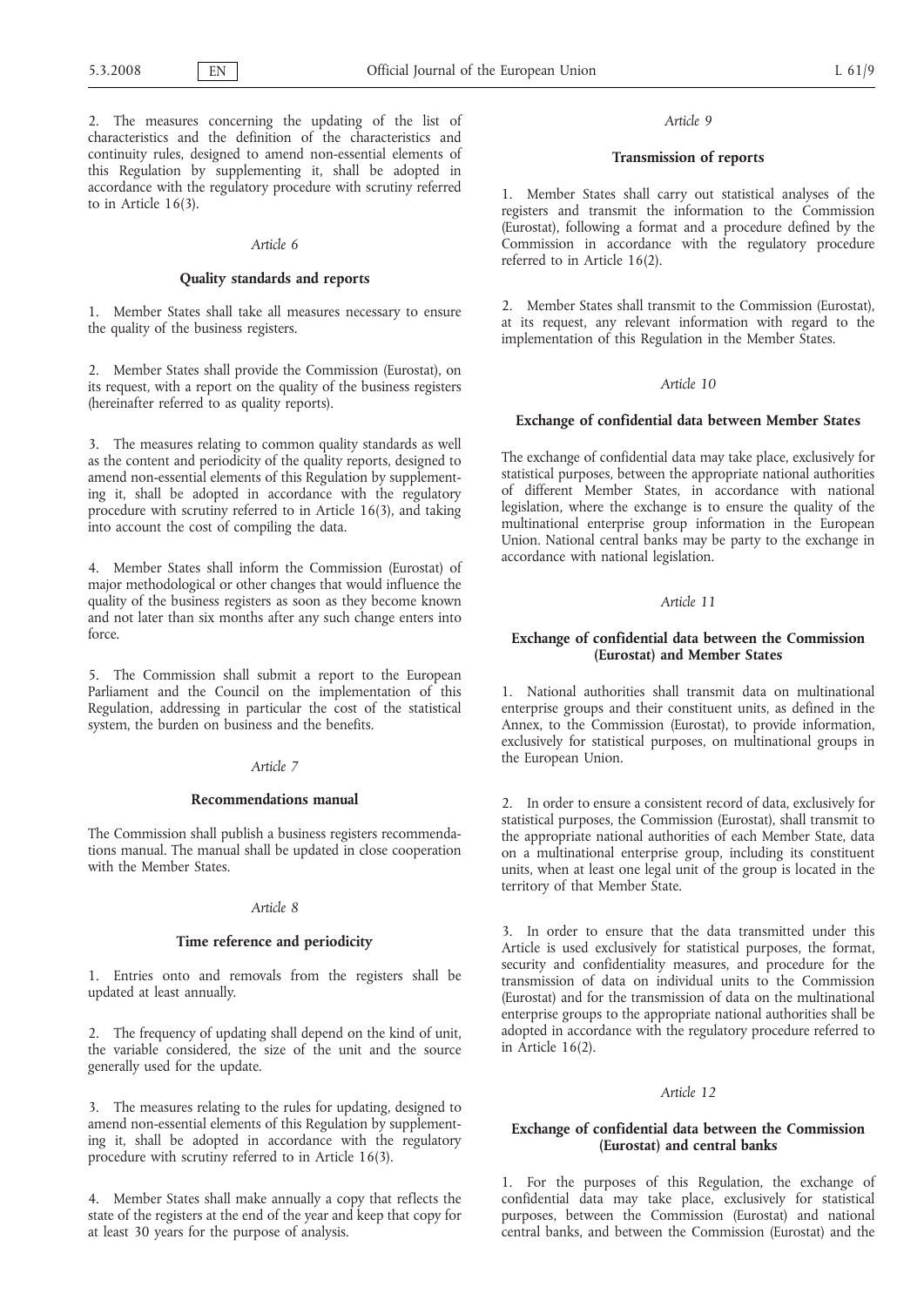European Central Bank, where the exchange is to ensure the quality of multinational enterprise group information in the European Union, and where the exchange is explicitly authorised by the appropriate national authority.

2. In order to ensure that the data transmitted under this Article is used exclusively for statistical purposes, the format, security and confidentiality measures, and procedure for the transmission of data on the multinational enterprise groups to the national central banks and the European Central Bank shall be adopted in accordance with the regulatory procedure referred to in Article 16(2).

### *Article 13*

### **Confidentiality and access to identifiable data**

1. When the Commission (Eurostat), national authorities, national central banks and the European Central Bank receive confidential data pursuant to Articles 10, 11 and 12 they shall treat that information confidentially in accordance with Regulation (EC) No 322/97.

2. For the purposes of this Regulation, and notwithstanding Article 14 of Regulation (EC) No 322/97, any transmission of confidential data between national authorities and the Commission (Eurostat) may take place to the extent that such transmission is necessary for the production of specific Community statistics. Any further transmission must be explicitly authorised by the national authority that collected the data.

## *Article 14*

### **Transition period and derogations**

When business registers require a major overhaul, the Commission may grant a derogation at the request of a Member State for a transitional period that shall not exceed 25 March 2010.

For agriculture, forestry and fishing, public administration and defence, and compulsory social security, and for the additional characteristics relating to enterprise groups, the Commission may grant a derogation at the request of a Member State for a transitional period that shall not exceed 25 March 2013.

# *Article 15*

#### **Implementing measures**

1. The following measures, designed to amend non-essential elements of this Regulation, *inter alia*, by supplementing it, shall be adopted in accordance with the regulatory procedure with scrutiny referred to in Article 16(3):

- (a) the coverage of the smallest enterprises and all-resident enterprise groups, as provided for in Article 3(6);
- (b) the updating of the list of register characteristics in the Annex, their definitions and their continuity rules, as

provided for in Article 5, taking into account the principle that the benefits of the updating must outweigh its cost and the principle that the additional resources involved either for Member States or for enterprises remain reasonable;

- (c) the establishment of common quality standards, as well as the content and periodicity of the quality reports as provided for in Article 6(3); and
- (d) the rules for updating registers, as provided for in Article 8(3).

2. Measures, relating to the following shall be adopted in accordance with the regulatory procedure referred to in Article 16(2):

- (a) the transmission of information arising from the statistical analyses of registers, as provided for in Article 9;
- (b) the transmission of data on individual units for multinational enterprise groups between the Commission (Eurostat) and the Member States, as provided for in Article 11; and
- (c) the transmission of multinational enterprise group data between the Commission (Eurostat) and central banks, as provided for in Article 12.

### *Article 16*

### **Committee**

1. The Commission shall be assisted by the Statistical Programme Committee.

2. Where reference is made to this paragraph, Articles 5 and 7 of Decision 1999/468/EC shall apply, having regard to the provisions of Article 8 thereof.

The period laid down in Article 5(6) of Decision 1999/468/EC shall be set at three months.

3. Where reference is made to this paragraph, Article 5a(1) to (4) and Article 7 of Decision 1999/468/EC shall apply, having regard to the provisions of Article 8 thereof.

## *Article 17*

## **Repeal**

Regulation (EEC) No 2186/93 shall be repealed.

References to the repealed Regulation shall be construed as being made to this Regulation.

### *Article 18*

## **Entry into force**

This Regulation shall enter into force on the 20th day following its publication in the *Official Journal of the European Union*.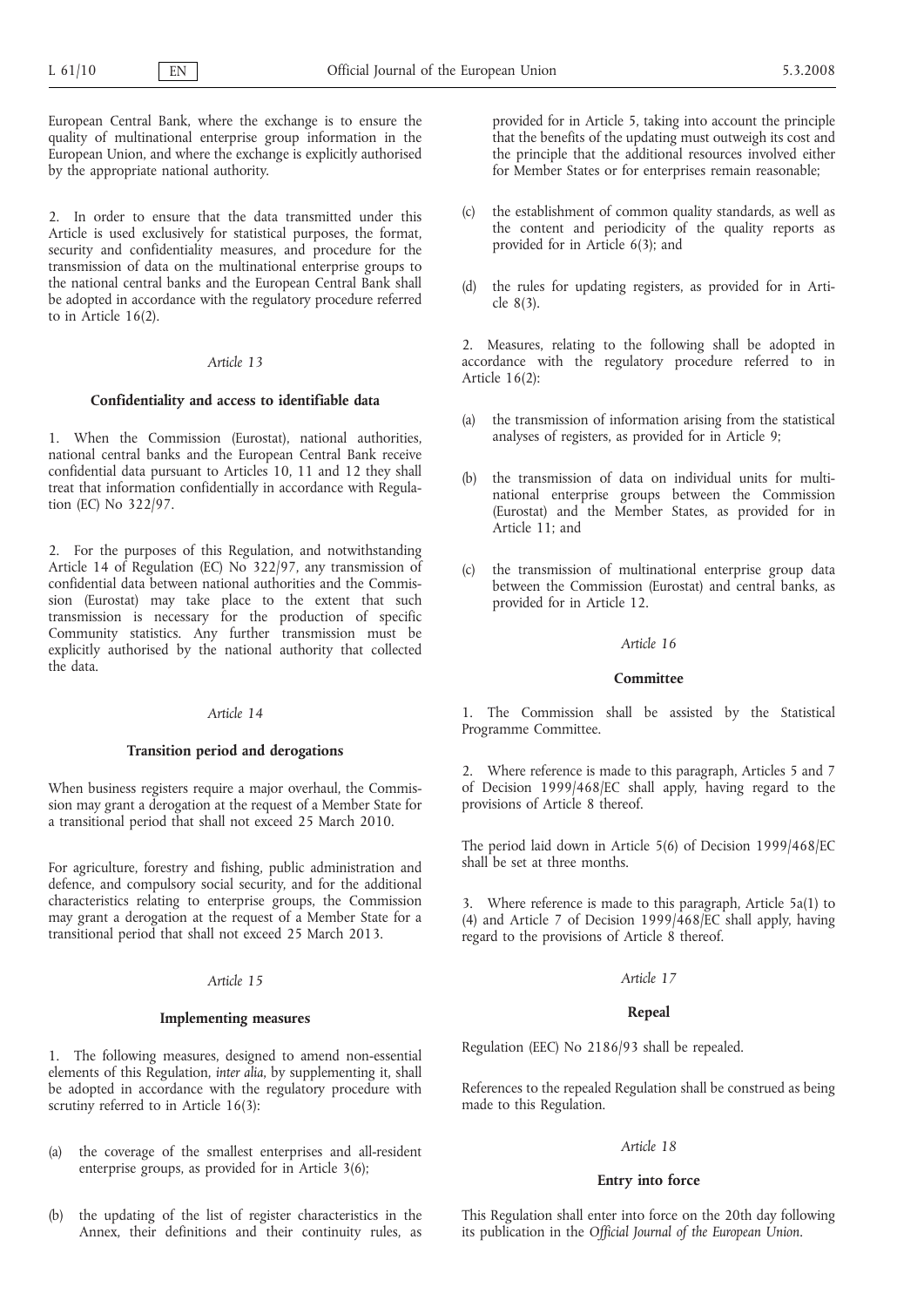This Regulation shall be binding in its entirety and directly applicable in all Member States.

Done at Strasbourg, 20 February 2008.

*For the European Parliament The President* H.-G. PÖTTERING

*For the Council The President* J. LENARČIČ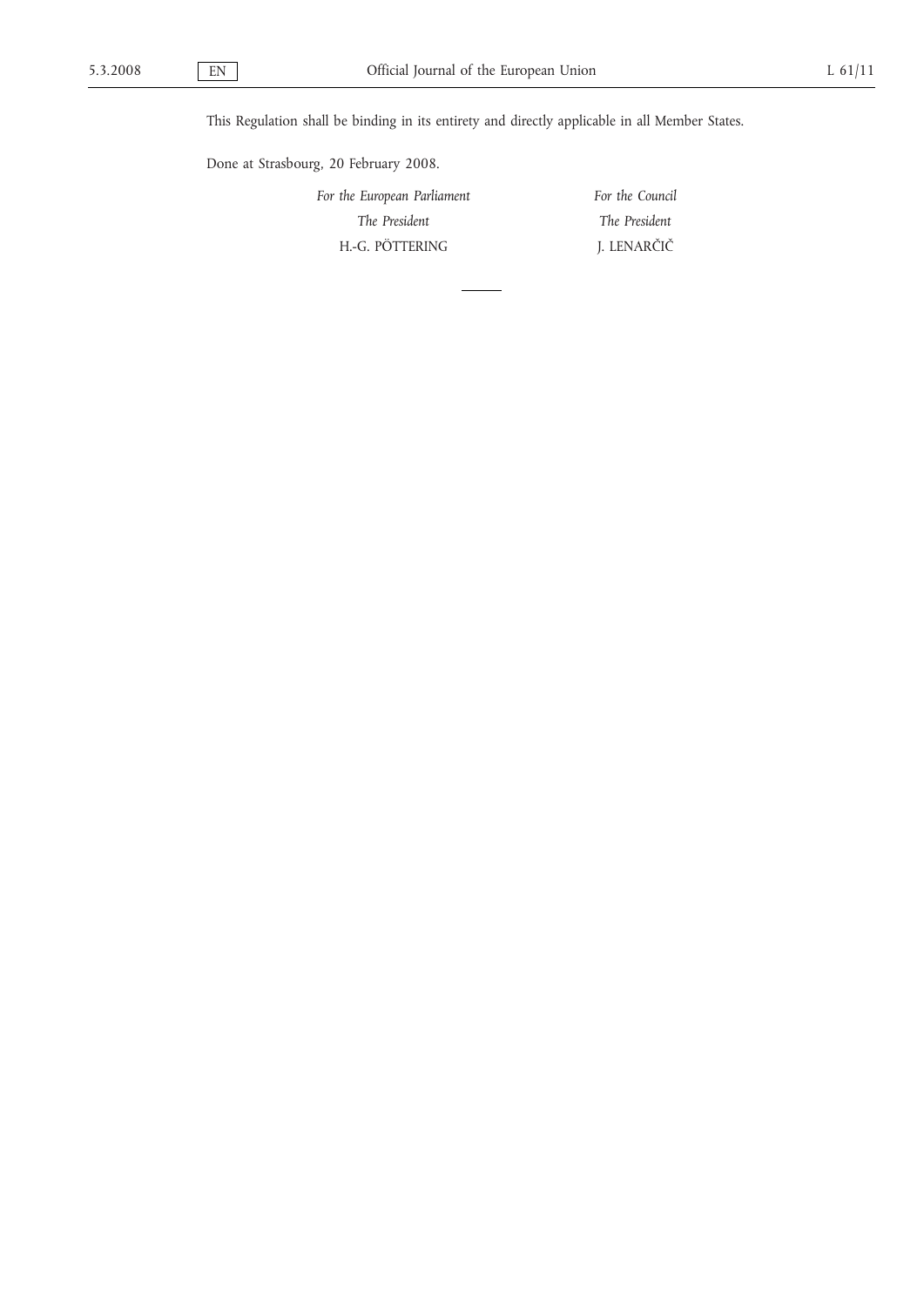#### *ANNEX*

The business registers shall contain the following information by unit. The information does not have to be separately stored for each unit, if it can be derived from (an)other unit(s).

Unmarked items are mandatory, items marked 'conditional' are mandatory if available in the Member State and items marked 'optional' are recommended.

1. LEGAL UNIT

| <b>IDENTIFICATION</b><br><b>CHARACTERISTICS</b> | 1.1.     |          | Identity number                                                                                                                                                                                                                                             |
|-------------------------------------------------|----------|----------|-------------------------------------------------------------------------------------------------------------------------------------------------------------------------------------------------------------------------------------------------------------|
|                                                 | $1.2a$ . |          | Name                                                                                                                                                                                                                                                        |
|                                                 | $1.2b$ . |          | Address (including postcode) at the most detailed<br>level                                                                                                                                                                                                  |
|                                                 | $1.2c$ . | Optional | Telephone and fax numbers, e-mail address, and<br>information to permit electronic collection of<br>data                                                                                                                                                    |
|                                                 | 1.3.     |          | Value Added Tax (VAT) registration number or,<br>failing that, other administrative identity number                                                                                                                                                         |
| <b>DEMOGRAPHIC</b><br><b>CHARACTERISTICS</b>    | 1.4.     |          | Date of incorporation for legal persons or date of<br>official recognition as an economic operator for<br>natural persons                                                                                                                                   |
|                                                 | 1.5.     |          | Date on which the legal unit ceased to be part of<br>an enterprise (as identified in 3.3)                                                                                                                                                                   |
| ECONOMIC/ STRATIFICA-<br>TION CHARACTERISTICS   | 1.6.     |          | Legal form                                                                                                                                                                                                                                                  |
| LINKS WITH OTHER<br><b>REGISTERS</b>            |          |          | Reference to associated registers, in which the<br>legal unit is recorded and which contain<br>information that can be used for statistical<br>purposes                                                                                                     |
|                                                 | 1.7a.    |          | Reference to the register of intra-Community<br>operators set up in accordance with Regulation<br>$\left(\frac{\overline{E}C}{C}\right)$ No 638/2004 ( <sup>1</sup> ), and Reference to customs<br>files or to the register of extra-Community<br>operators |
|                                                 | $1.7b$ . | Optional | Reference to balance sheet data (for units required<br>to publish accounts), and Reference to the balance<br>of payments register or foreign direct investment<br>register, and Reference to the farm register                                              |

( 1) Regulation (EC) No 638/2004 of the European Parliament and of the Council of 31 March 2004 on Community statistics relating to the trading of goods between Member States (OJ L 102, 7.4.2004, p. 1).

Additional characteristics for legal units which are part of enterprises belonging to an enterprise group:

| LINK WITH ENTERPRISE<br><b>GROUP</b> | 1.8.  | Identity number of the all-resident/truncated<br>enterprise group (4.1), to which the unit belongs |
|--------------------------------------|-------|----------------------------------------------------------------------------------------------------|
|                                      | 1.9.  | Date of association to the all-resident/truncated<br>group                                         |
|                                      | 1.10. | Date of separation from the all-resident/truncated<br>group                                        |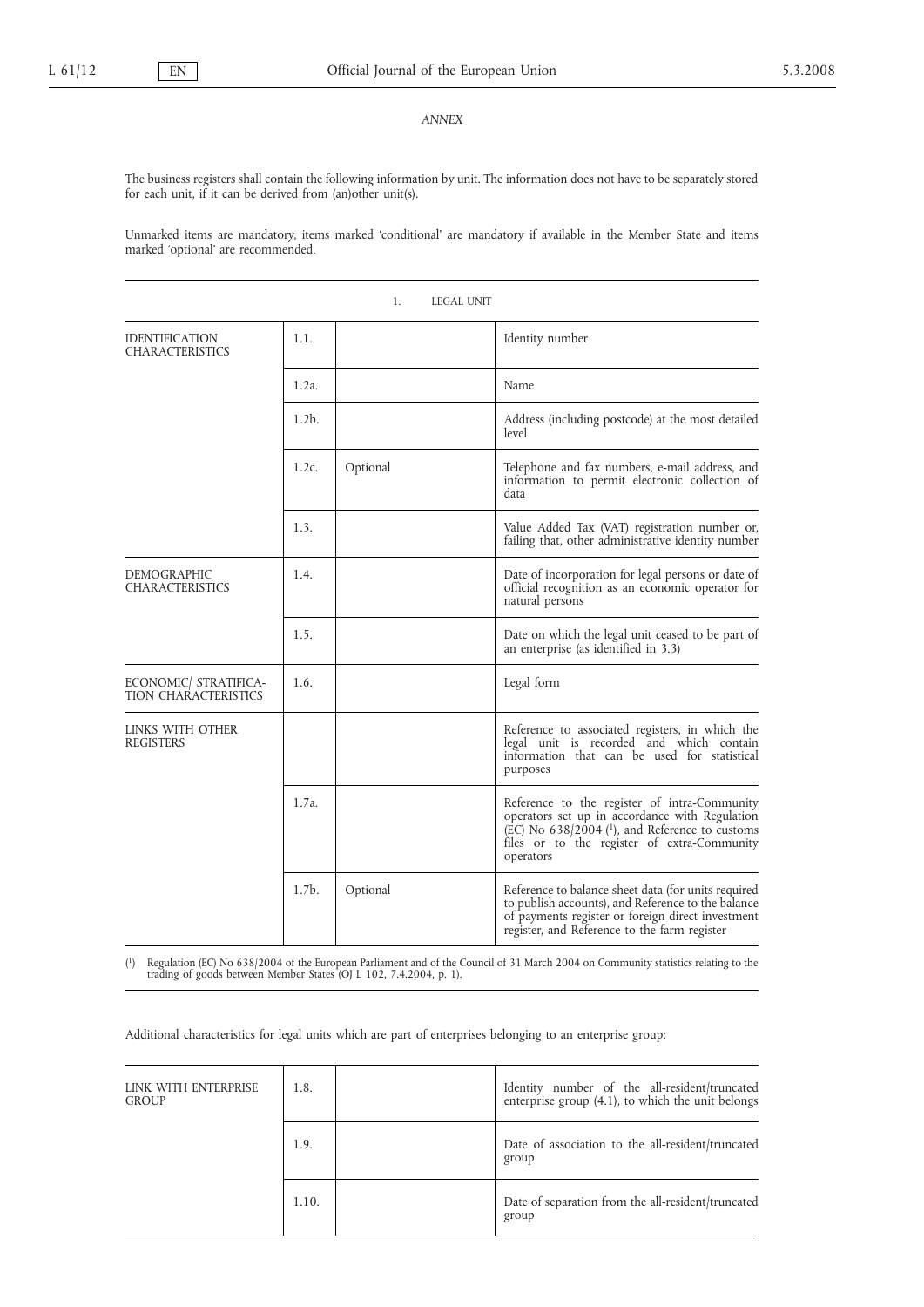| CONTROL OF UNITS   |           |             | The resident control links can be recorded either<br>top-down $(1.11a)$ or bottom-up $(1.11b)$ . Only the<br>first level of control, direct or indirect, is recorded<br>for each unit (the whole chain of control can be<br>obtained by combining these).                                                                                    |
|--------------------|-----------|-------------|----------------------------------------------------------------------------------------------------------------------------------------------------------------------------------------------------------------------------------------------------------------------------------------------------------------------------------------------|
|                    | 1.11a.    |             | Identity number(s) of resident legal unit(s), which<br>are controlled by the legal unit                                                                                                                                                                                                                                                      |
|                    | 1.11b.    |             | Identity number of the resident legal unit, which<br>controls the legal unit                                                                                                                                                                                                                                                                 |
|                    | 1.12a.    |             | Country(ies) of registration, and identity num-<br>ber(s) or name(s) and address(es) of the non-<br>resident legal unit(s), which are controlled by the<br>legal unit                                                                                                                                                                        |
|                    | $1.12b$ . | Conditional | VAT number(s) of non-resident legal unit(s),<br>which are controlled by the legal unit                                                                                                                                                                                                                                                       |
|                    | 1.13a.    |             | Country of registration, and identity number or<br>name and address of the non-resident legal unit,<br>which controls the legal unit                                                                                                                                                                                                         |
|                    | $1.13b$ . | Conditional | VAT number of the non-resident legal unit, which<br>controls the legal unit                                                                                                                                                                                                                                                                  |
| OWNERSHIP OF UNITS |           | Conditional | The resident ownership can be recorded either<br>top-down $(1.14a)$ or bottom-up $(1.14b)$ .<br>The recording of the information and the<br>threshold used for the shareholding are subject<br>to the availability of this information in the<br>administrative sources. The recommended thresh-<br>old is 10 % or more of direct ownership. |
|                    | 1.14a.    | Conditional | (a) Identity number(s), and<br>(b) shares $(\%)$<br>of resident legal unit(s) owned by the legal unit                                                                                                                                                                                                                                        |
|                    | 1.14b.    | Conditional | (a) Identity number(s), and<br>(b) shares $(\%)$<br>of resident legal unit(s), which own(s) the legal<br>unit                                                                                                                                                                                                                                |
|                    | 1.15.     | Conditional | (a) Country(ies) of registration, and<br>(b) identity number(s) or, name(s), address(es),<br>and VAT number(s), and<br>shares $(\%)$<br>(c)<br>of non-resident legal unit(s) owned by the legal<br>unit                                                                                                                                      |
|                    | 1.16.     | Conditional | (a) Country(ies) of registration, and<br>(b) identity number(s) or, name(s), address(es),<br>and VÁT number(s), and<br>shares $(\%)$<br>(c)<br>of non-resident legal unit(s), which own(s) the<br>legal unit                                                                                                                                 |

# 2. LOCAL UNIT

| <b>IDENTIFICATION</b><br><b>CHARACTERISTICS</b> | 2.1.     | Identity number                                            |
|-------------------------------------------------|----------|------------------------------------------------------------|
|                                                 | $2.2a$ . | Name                                                       |
|                                                 | $2.2b$ . | Address (including postcode) at the most detailed<br>level |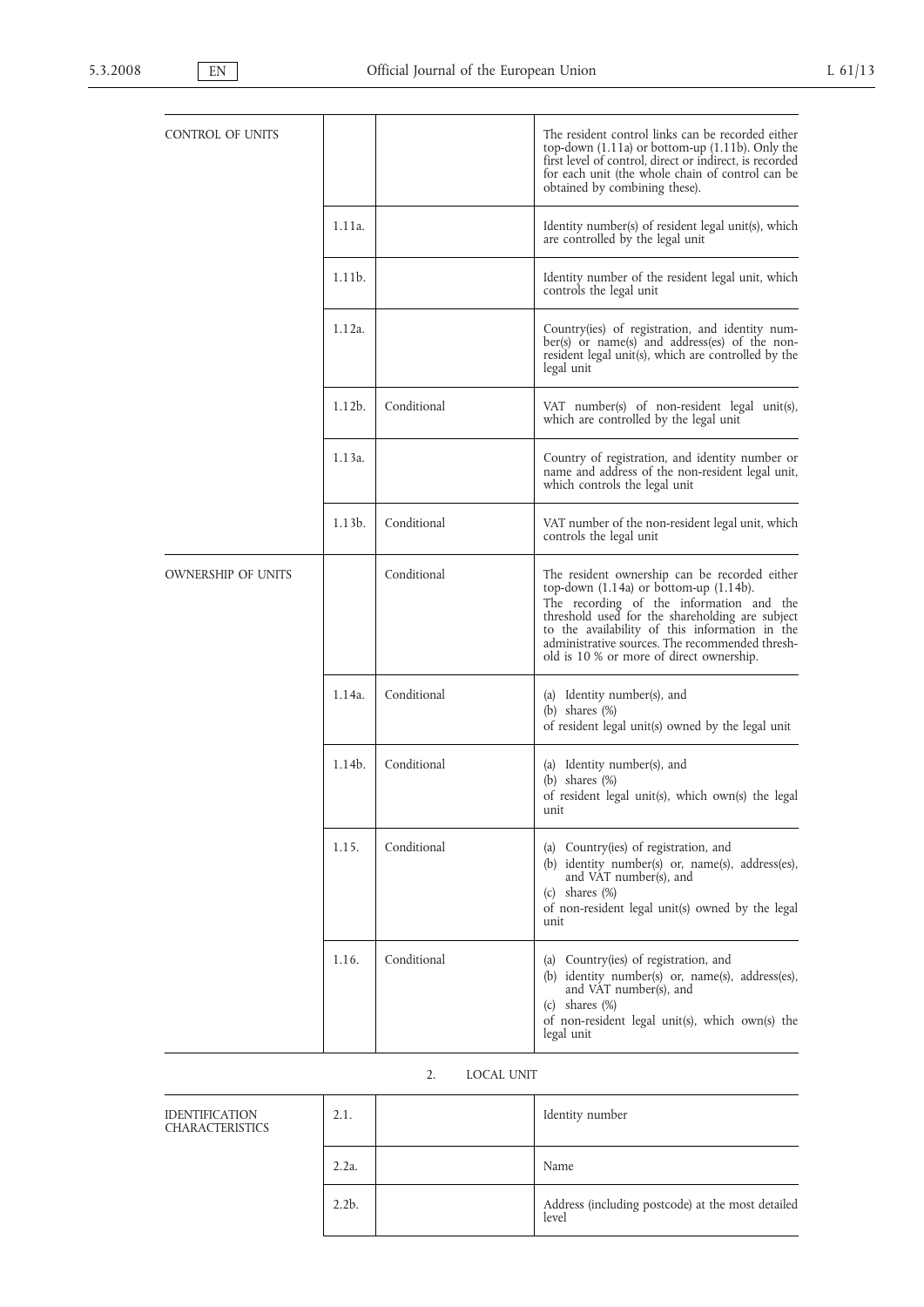|                                                      | $2.2c$ .  | Optional                | Telephone and fax numbers, e-mail address, and<br>information to permit electronic collection of<br>data                                                                                                             |
|------------------------------------------------------|-----------|-------------------------|----------------------------------------------------------------------------------------------------------------------------------------------------------------------------------------------------------------------|
|                                                      | 2.3.      |                         | Identity number of the enterprise $(3.1)$ , to which<br>the local unit belongs                                                                                                                                       |
| <b>DEMOGRAPHIC</b><br><b>CHARACTERISTICS</b>         | 2.4.      |                         | Date of commencement of activities                                                                                                                                                                                   |
|                                                      | 2.5.      |                         | Date of final cessation of activities                                                                                                                                                                                |
| ECONOMIC/ STRATIFICA-<br><b>TION CHARACTERISTICS</b> | 2.6.      |                         | Principal activity code at NACE 4-digit level                                                                                                                                                                        |
|                                                      | 2.7.      | Conditional             | Secondary activities, if any, at NACE 4-digit level;<br>this point concerns only local units which are the<br>subject of surveys                                                                                     |
|                                                      | 2.8.      | Optional                | Activity carried out in the local unit constituting<br>an ancillary activity of the enterprise to which it<br>belongs (Yes/No)                                                                                       |
|                                                      | 2.9.      |                         | Number of persons employed                                                                                                                                                                                           |
|                                                      | $2.10a$ . |                         | Number of employees                                                                                                                                                                                                  |
|                                                      | $2.10b$ . | Optional                | Number of employees in full-time equivalents                                                                                                                                                                         |
|                                                      | 2.11.     |                         | Geographical location code                                                                                                                                                                                           |
| LINKS WITH OTHER<br>REGISTERS                        | 2.12.     | Conditional             | Reference to associated registers, in which the<br>local unit appears and which contain information<br>which can be used for statistical purposes (if such<br>associated registers exist)                            |
|                                                      |           | 3.<br><b>ENTERPRISE</b> |                                                                                                                                                                                                                      |
| <b>IDENTIFICATION</b><br><b>CHARACTERISTICS</b>      | 3.1.      |                         | Identity number                                                                                                                                                                                                      |
|                                                      | $3.2a$ .  |                         | Name                                                                                                                                                                                                                 |
|                                                      | $3.2b$ .  | Optional                | Postal, e-mail and website addresses                                                                                                                                                                                 |
|                                                      | 3.3.      |                         | Identity number(s) of the legal unit(s) of which<br>the enterprise consist(s)                                                                                                                                        |
| <b>DEMOGRAPHIC</b><br><b>CHARACTERISTICS</b>         | 3.4.      |                         | Date of commencement of activities                                                                                                                                                                                   |
|                                                      | 3.5.      |                         | Date of final cessation of activities                                                                                                                                                                                |
| ECONOMIC/ STRATIFICA-<br>TION CHARACTERISTICS        | 3.6.      |                         | Principal activity code at NACE 4-digit level                                                                                                                                                                        |
|                                                      | 3.7.      | Conditional             | Secondary activities, if any, at NACE 4-digit level;<br>this point concerns only enterprises which are the<br>subject of surveys                                                                                     |
|                                                      | 3.8.      |                         | Number of persons employed                                                                                                                                                                                           |
|                                                      | 3.9a      |                         | Number of employees                                                                                                                                                                                                  |
|                                                      | $3.9b$ .  | Optional                | Number of employees in full-time equivalents                                                                                                                                                                         |
|                                                      | $3.10a$ . |                         | Turnover save as provided in 3.10b                                                                                                                                                                                   |
|                                                      | $3.10b$ . | Optional                | Turnover for agriculture, hunting and forestry,<br>fishing, and public administration and defence,<br>compulsory social security, private households<br>with employed persons and extra-territorial<br>organisations |
|                                                      | 3.11.     |                         | Institutional sector and sub-sector according to<br>European System of Accounts                                                                                                                                      |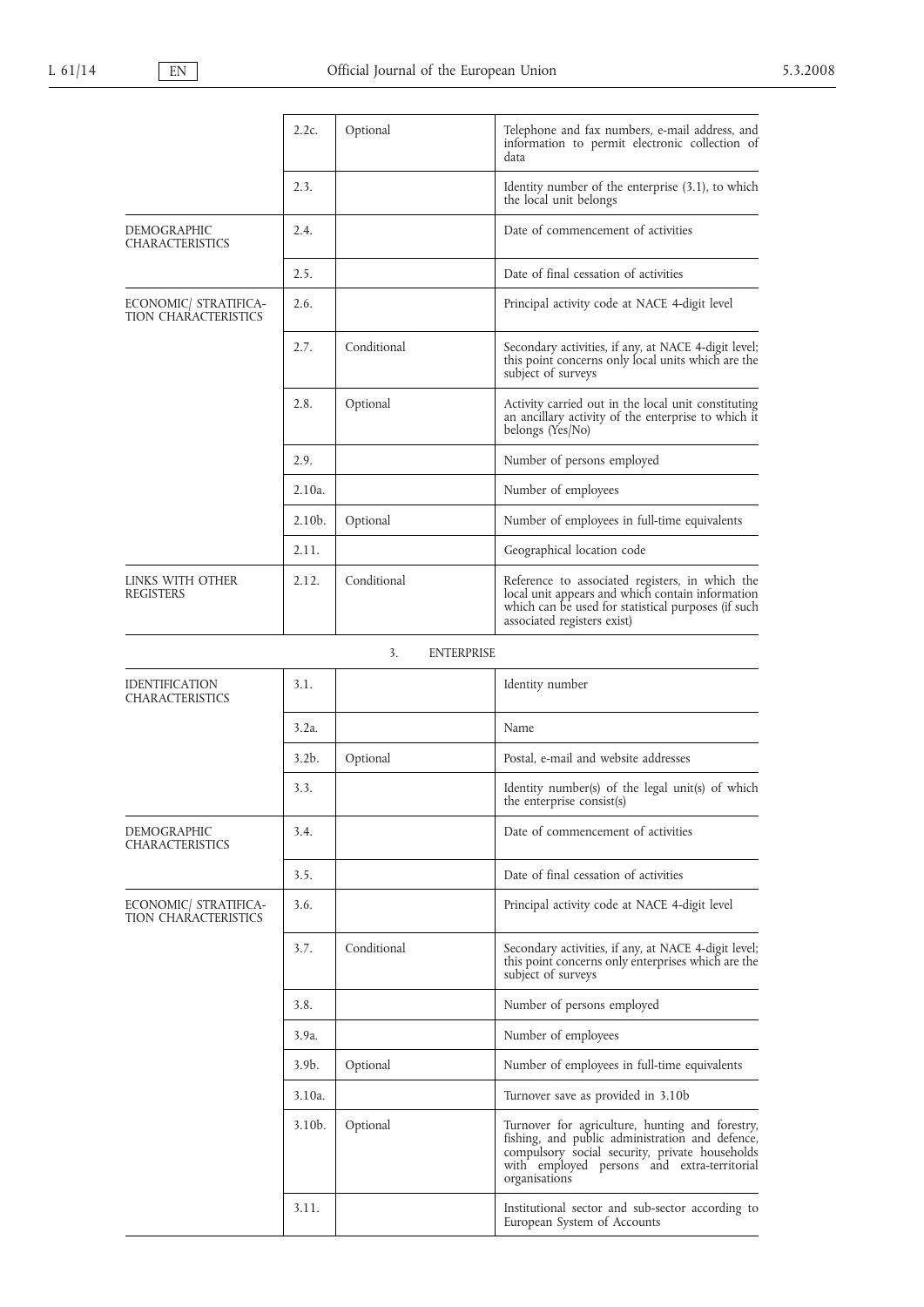IDENTIFICATION CHARACTERISTICS

# Additional characteristics for enterprises belonging to an enterprise group:

| LINK WITH ENTERPRISE<br>GROUP                       | 3.12.            | Identity number of the all-resident/truncated enterprise group (4.1), to which the<br>enterprise belongs |                                                                                                                                                                                                                                                                                                                                                   |
|-----------------------------------------------------|------------------|----------------------------------------------------------------------------------------------------------|---------------------------------------------------------------------------------------------------------------------------------------------------------------------------------------------------------------------------------------------------------------------------------------------------------------------------------------------------|
|                                                     |                  | <b>ENTERPRISE GROUP</b><br>4.                                                                            |                                                                                                                                                                                                                                                                                                                                                   |
| <b>IDENTIFICATION</b><br>CHARACTERISTICS            | 4.1.             |                                                                                                          | Identity number of the all-resident/truncated<br>group                                                                                                                                                                                                                                                                                            |
|                                                     | 4.2a.            |                                                                                                          | Name of the all-resident/truncated group                                                                                                                                                                                                                                                                                                          |
|                                                     | 4.2 <sub>b</sub> | Optional                                                                                                 | Postal, e-mail and website addresses of the<br>resident/truncated head office                                                                                                                                                                                                                                                                     |
|                                                     | 4.3.             | Part conditional                                                                                         | Identity number of the all-resident/truncated<br>group head (equals the identity number of the<br>legal unit, which is the resident group head).<br>Conditional if the controlling unit is a natural<br>person, who is not an economic operator,<br>recording is subject to the availability of this<br>information in the administrative sources |
|                                                     | 4.4.             |                                                                                                          | Type of enterprise group:<br>1. all-resident group;<br>2. domestically controlled truncated group;<br>foreign controlled truncated group<br>3.                                                                                                                                                                                                    |
| <b>DEMOGRAPHIC</b><br><b>CHARACTERISTICS</b>        | 4.5.             |                                                                                                          | Date of commencement of the all-resident/<br>truncated enterprise group                                                                                                                                                                                                                                                                           |
|                                                     | 4.6.             |                                                                                                          | Date of cessation of the all-resident/truncated<br>enterprise group                                                                                                                                                                                                                                                                               |
| ECONOMIC/STRATIFICA-<br><b>TION CHARACTERISTICS</b> | 4.7.             |                                                                                                          | Principal activity code of the all-resident/trun-<br>cated group at NACE 2-digit level                                                                                                                                                                                                                                                            |
|                                                     | 4.8.             | Optional                                                                                                 | Secondary activities of the all-resident/truncated<br>group at NACE 2-digit level                                                                                                                                                                                                                                                                 |
|                                                     | 4.9.             |                                                                                                          | Number of persons employed in the all-resident/<br>truncated group                                                                                                                                                                                                                                                                                |
|                                                     | 4.10.            | Optional                                                                                                 | Consolidated turnover                                                                                                                                                                                                                                                                                                                             |

Additional characteristics for multinational enterprise groups (types 2 and 3 in 4.4):

The recording of variables 4.11 and 4.12a is optional until the transmission of information on multinational groups, as provided for in Article 11, has been established.

| 4.11.     |          | Identity number of the global group                                                                                                                                                                                                 |
|-----------|----------|-------------------------------------------------------------------------------------------------------------------------------------------------------------------------------------------------------------------------------------|
| $4.12a$ . |          | Name of the global group                                                                                                                                                                                                            |
| $4.12b$ . | Optional | Country of registration, postal, e-mail and website<br>addresses of the global head office                                                                                                                                          |
| $4.13a$ . |          | Identity number of the global group head, if the<br>group head is resident (equals the identity<br>number of the legal unit, which is the group<br>head). If the global group head is non-resident, its<br>country of registration. |